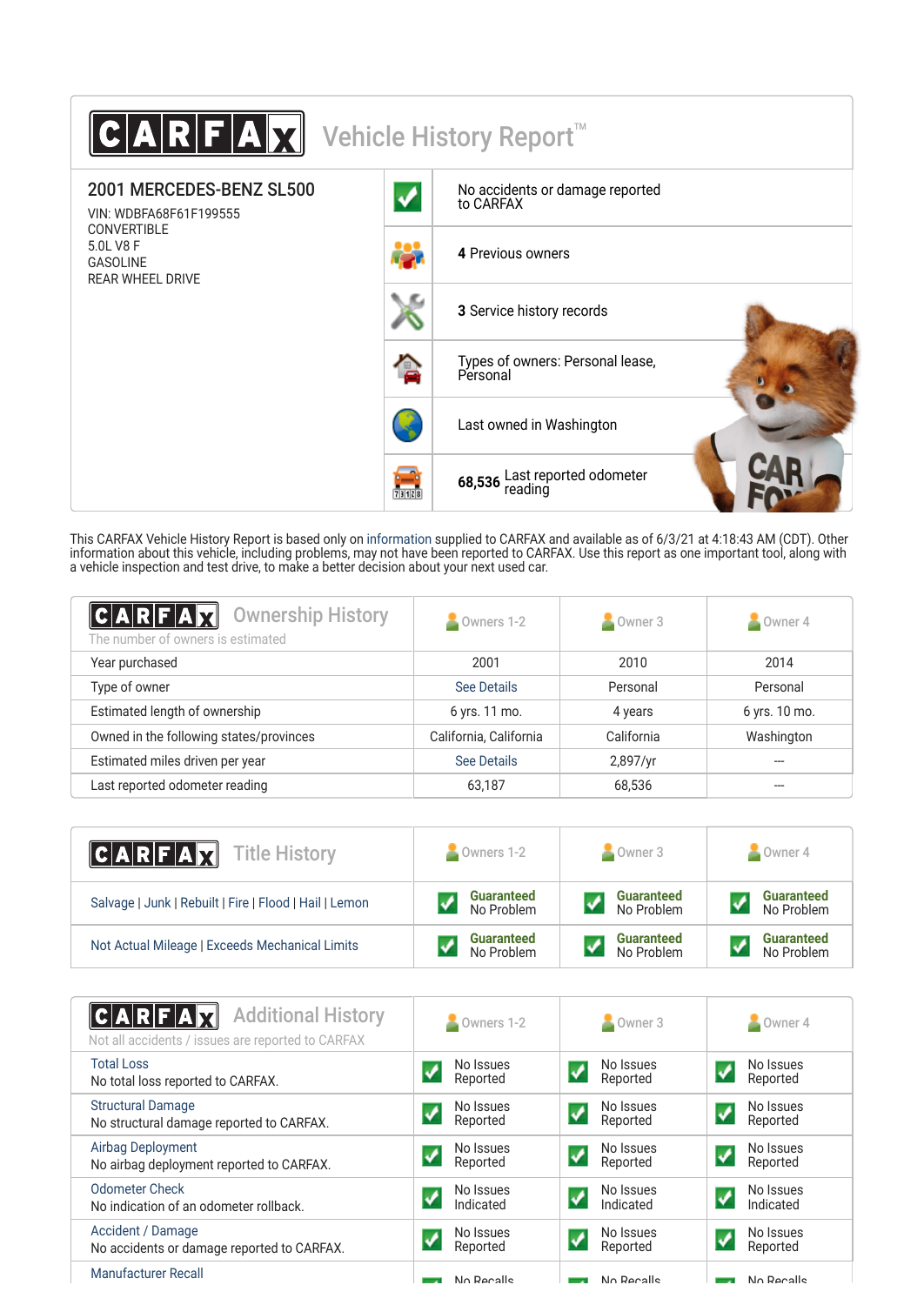# **CARFAX** Detailed History

| Owner 1    | Purchased: 2001 |    |                                                           | Personal Lease Vehicle<br>8,424 mi/yr                                                                                            |
|------------|-----------------|----|-----------------------------------------------------------|----------------------------------------------------------------------------------------------------------------------------------|
| Date       | Mileage         |    | Source                                                    | Comments                                                                                                                         |
| 12/11/2000 |                 | 5  | <b>Service Facility</b>                                   | Vehicle serviced<br>- Pre-delivery inspection completed                                                                          |
| 05/26/2001 |                 | 99 | California<br>Motor Vehicle Dept.<br>Pasadena, CA         | Odometer reading reported                                                                                                        |
| 06/15/2001 |                 |    | California<br>Motor Vehicle Dept.<br>Pasadena, CA         | Title issued or updated<br>- First owner reported<br>- Titled or registered as personal lease vehicle<br>- Loan or lien reported |
| 08/01/2003 |                 |    | California<br>Motor Vehicle Dept.<br>Pasadena, CA         | Title issued or updated<br>- Loan or lien reported                                                                               |
| 06/22/2006 | 42,306          |    | <b>Auto Auction</b>                                       | Listed as a fleet vehicle<br>- Vehicle sold                                                                                      |
| 07/13/2006 |                 |    | California<br><b>Inspection Station</b><br>Sacramento, CA | Passed emissions inspection                                                                                                      |

| Owner <sub>2</sub><br>Purchased: 2006 |         |                                                                                              | <b>Personal Vehicle</b><br>4,495 mi/yr                                     |
|---------------------------------------|---------|----------------------------------------------------------------------------------------------|----------------------------------------------------------------------------|
| Date                                  | Mileage | Source                                                                                       | <b>Comments</b>                                                            |
| 07/13/2006                            | 42,325  | California<br>Motor Vehicle Dept.<br>Rancho Cordova, CA                                      | Title issued or updated<br>- New owner reported<br>- Loan or lien reported |
| 06/16/2007                            | 47,525  | California<br><b>Inspection Station</b><br>Fair Oaks, CA                                     | Passed emissions inspection                                                |
| 05/23/2008                            | 50,700  | <b>Online Listing</b>                                                                        | Vehicle offered for sale                                                   |
| 07/02/2008                            | 51,234  | California<br><b>Inspection Station</b>                                                      | Passed emissions inspection                                                |
| 05/27/2009                            | 59,919  | Lithia Nissan of Clovis<br>Clovis, CA<br>559-297-6919<br>lithianissanclovis.com<br>4.1 / 5.0 | Vehicle serviced<br>- Exhaust system checked                               |
|                                       |         | 110 Verified Reviews<br>2,446 Customer Favorites                                             |                                                                            |
| 05/29/2009                            |         | Mercedes-Benz of Fresno<br>Fresno, CA<br>559-438-0300<br>mboffresno.com                      | Vehicle serviced<br>- Exhaust system checked                               |
|                                       |         | 4.6 / 5.0<br>47 Verified Reviews                                                             |                                                                            |
| 04/23/2010                            |         | California<br>Motor Vehicle Dept.<br>West Sacramento, CA                                     | Registration updated when owner moved the vehicle<br>to a new location     |
| 06/10/2010                            | 63,187  | California<br><b>Inspection Station</b><br>West Sacramento, CA                               | Passed emissions inspection                                                |



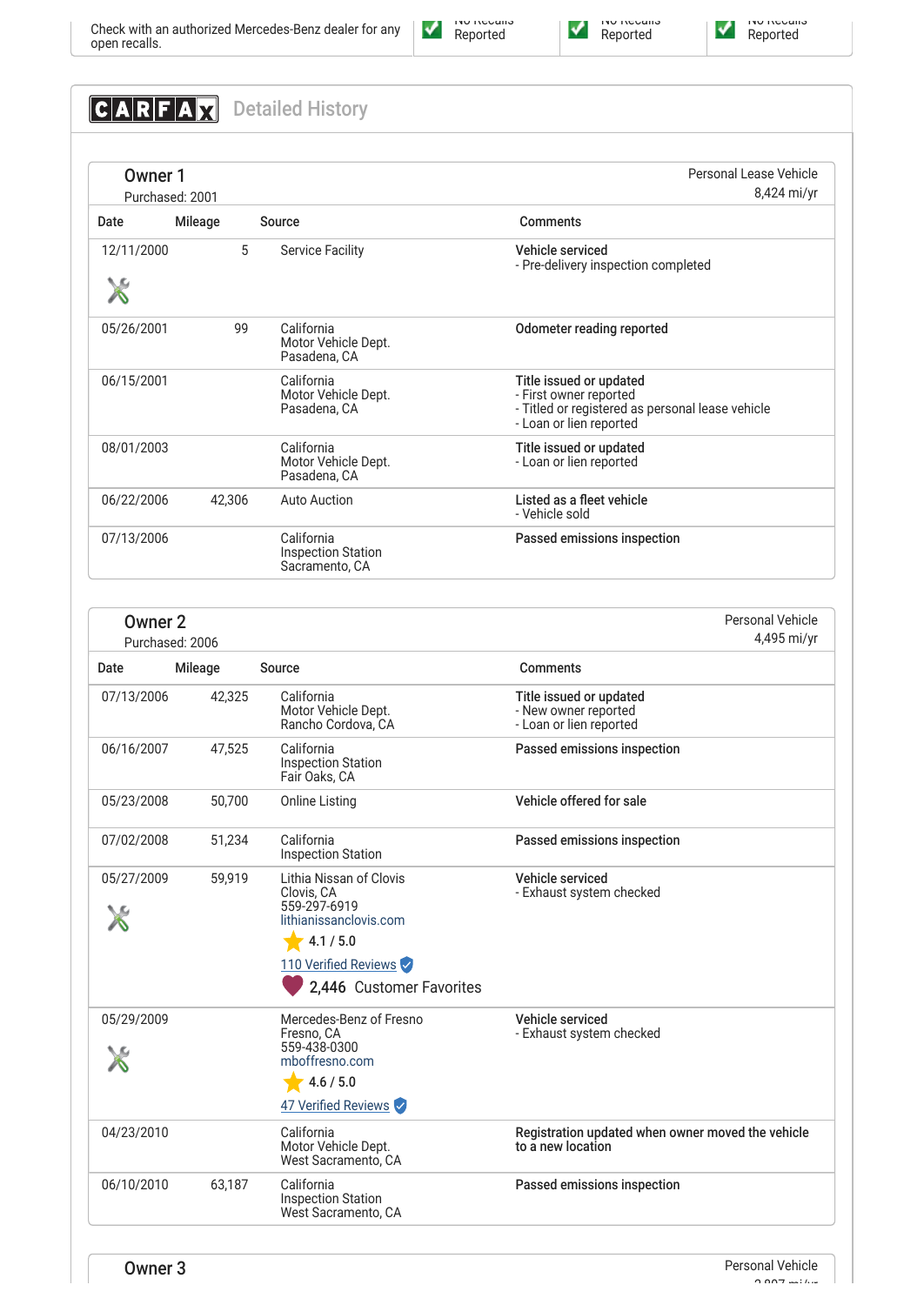| Purchased: 2010 |         |                                                               | $2,89$ / MI/VI                                  |  |
|-----------------|---------|---------------------------------------------------------------|-------------------------------------------------|--|
| Date            | Mileage | Source                                                        | <b>Comments</b>                                 |  |
| 06/10/2010      | 63.226  | California<br>Motor Vehicle Dept.<br>Rancho Cordova, CA       | Odometer reading reported                       |  |
| 07/13/2010      |         | California<br>Motor Vehicle Dept.<br>Rancho Cordova, CA       | Title issued or updated<br>- New owner reported |  |
| 04/09/2012      | 68.536  | California<br><b>Inspection Station</b><br>Rancho Cordova, CA | Passed emissions inspection                     |  |

## Owner 4

Purchased: 2014

Personal Vehicle

| Date       | Mileage | Source                                                                | <b>Comments</b>                                                                                                                                   |
|------------|---------|-----------------------------------------------------------------------|---------------------------------------------------------------------------------------------------------------------------------------------------|
| 07/07/2014 |         | Washington<br>Motor Vehicle Dept.<br>Redmond, WA<br>Title #1418828015 | Title issued or updated<br>- New owner reported<br>- Loan or lien reported<br>- Exempt from odometer reporting<br>- Vehicle color noted as Silver |
| 06/04/2015 |         | Washington<br>Motor Vehicle Dept.<br>Redmond, WA<br>Title #1418828015 | Registration issued or renewed<br>- Loan or lien reported<br>- Exempt from odometer reporting<br>- Vehicle color noted as Silver                  |
| 04/26/2016 |         | Washington<br><b>Inspection Station</b><br>Redmond, WA                | Passed emissions inspection                                                                                                                       |
| 04/28/2016 |         | Washington<br>Motor Vehicle Dept.<br>Redmond, WA<br>Title #1418828015 | Registration issued or renewed<br>- Loan or lien reported<br>- Exempt from odometer reporting<br>- Vehicle color noted as Silver                  |
| 07/26/2016 |         | Washington<br>Motor Vehicle Dept.<br>Redmond, WA<br>Title #1620862007 | Title issued or updated<br>- Exempt from odometer reporting<br>- Loan or lien released<br>- Vehicle color noted as Silver                         |
| 07/03/2017 |         | Washington<br>Motor Vehicle Dept.<br>Redmond, WA<br>Title #1620862007 | Registration issued or renewed<br>- Exempt from odometer reporting<br>- Vehicle color noted as Silver                                             |
| 06/01/2018 |         | Washington<br>Inspection Station<br>Redmond, WA                       | Passed emissions inspection                                                                                                                       |
| 06/08/2018 |         | Washington<br>Motor Vehicle Dept.<br>Redmond, WA<br>Title #1620862007 | Registration issued or renewed<br>- Exempt from odometer reporting<br>- Vehicle color noted as Silver                                             |
| 06/27/2019 |         | Washington<br>Motor Vehicle Dept.<br>Redmond, WA<br>Title #1620862007 | Registration issued or renewed<br>- Vehicle color noted as Silver                                                                                 |
| 07/15/2020 |         | Washington<br>Motor Vehicle Dept.<br>Redmond, WA<br>Title #1620862007 | Registration issued or renewed<br>- Vehicle color noted as Silver                                                                                 |

Have Questions? Consumers, please visit our Help Center at [www.carfax.eu](http://www.carfax.eu/en/contact/)

## **CARFAX** Glossary

### First Owner

When the first owner(s) obtains a title from a Department of Motor Vehicles as proof of ownership.

#### New Owner Reported

When a vehicle is sold to a new owner, the Title must be transferred to the new owner(s) at a Department of Motor Vehicles.

#### Ownership History

CARFAX defines an owner as an individual or business that possesses and uses a vehicle. Not all title transactions represent changes in ownership. To provide estimated number of owners, CARFAX proprietary technology analyzes all the events in a vehicle history. Estimated ownership is available for vehicles manufactured after 1991 and titled solely in the US including Puerto Rico. Dealers sometimes opt to take ownership of a vehicle and are required to in the following states: Maine, Massachusetts, New Jersey, Ohio, Oklahoma Pennsylvania and South Dakota Please consider this as you review a vehicle's estimated ownership history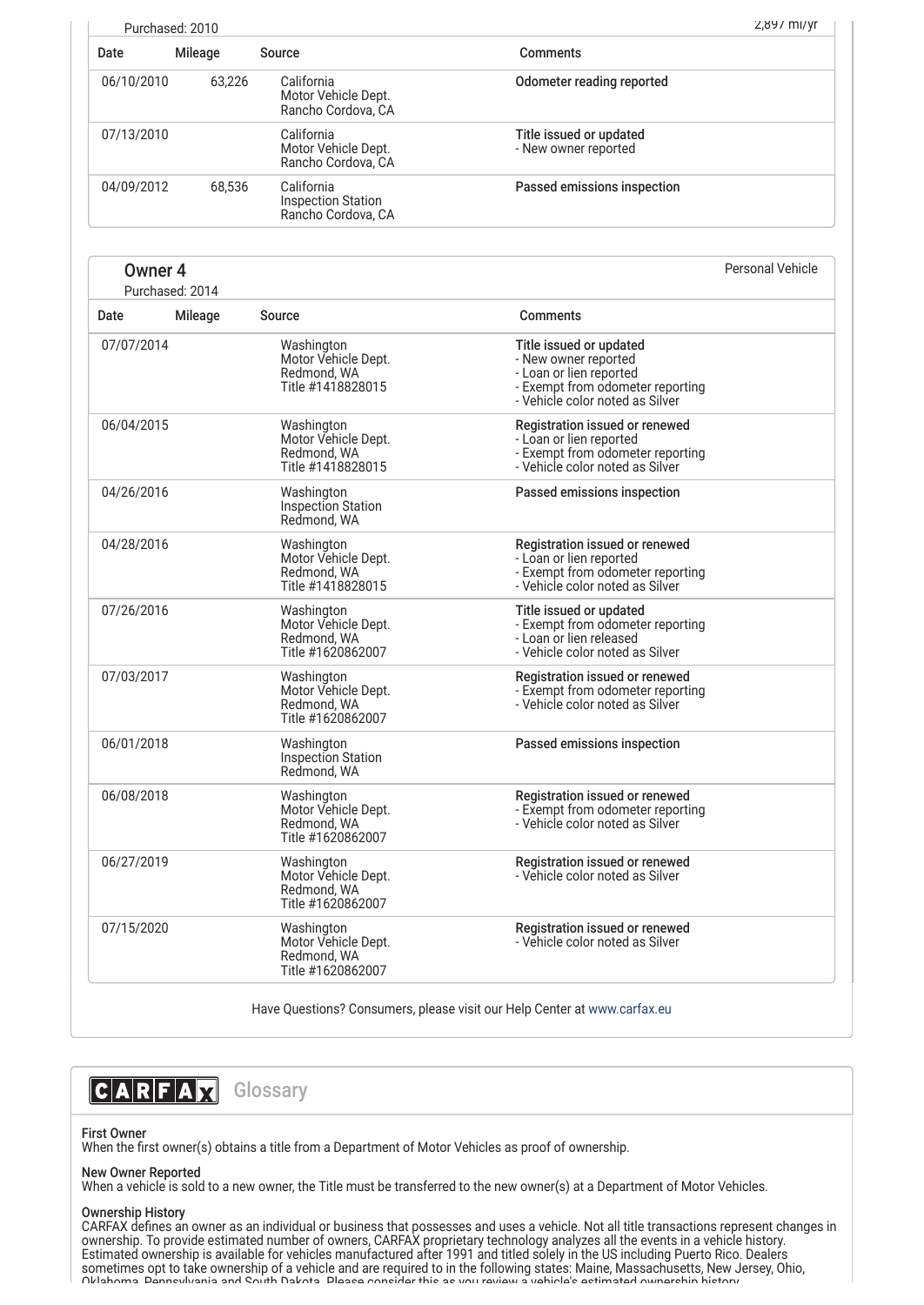Oklahoma, Pennsylvania and South Dakota. Please consider this as you review a vehicle s estimated ownership history.

#### Title Issued

A state issues a title to provide a vehicle owner with proof of ownership. Each title has a unique number. Each title or registration record on a CARFAX report does not necessarily indicate a change in ownership. In Canada, a registration and bill of sale are used as proof of ownership.

CARFAX DEPENDS ON ITS SOURCES FOR THE ACCURACY AND RELIABILITY OF ITS INFORMATION. THEREFORE, NO RESPONSIBILITY IS ASSUMED BY CARFAX OR ITS AGENTS FOR ERRORS OR OMISSIONS IN THIS REPORT. CARFAX FURTHER EXPRESSLY DISCLAIMS ALL WARRANTIES, EXPRESS OR IMPLIED, INCLUDING ANY IMPLIED WARRANTIES OF MERCHANTABILITY OR FITNESS FOR A PARTICULAR PURPOSE.

© 2021 CARFAX Europe GmbH, a unit of IHS Markit Ltd. All rights reserved. 6/3/21 4:18:43 AM (CDT)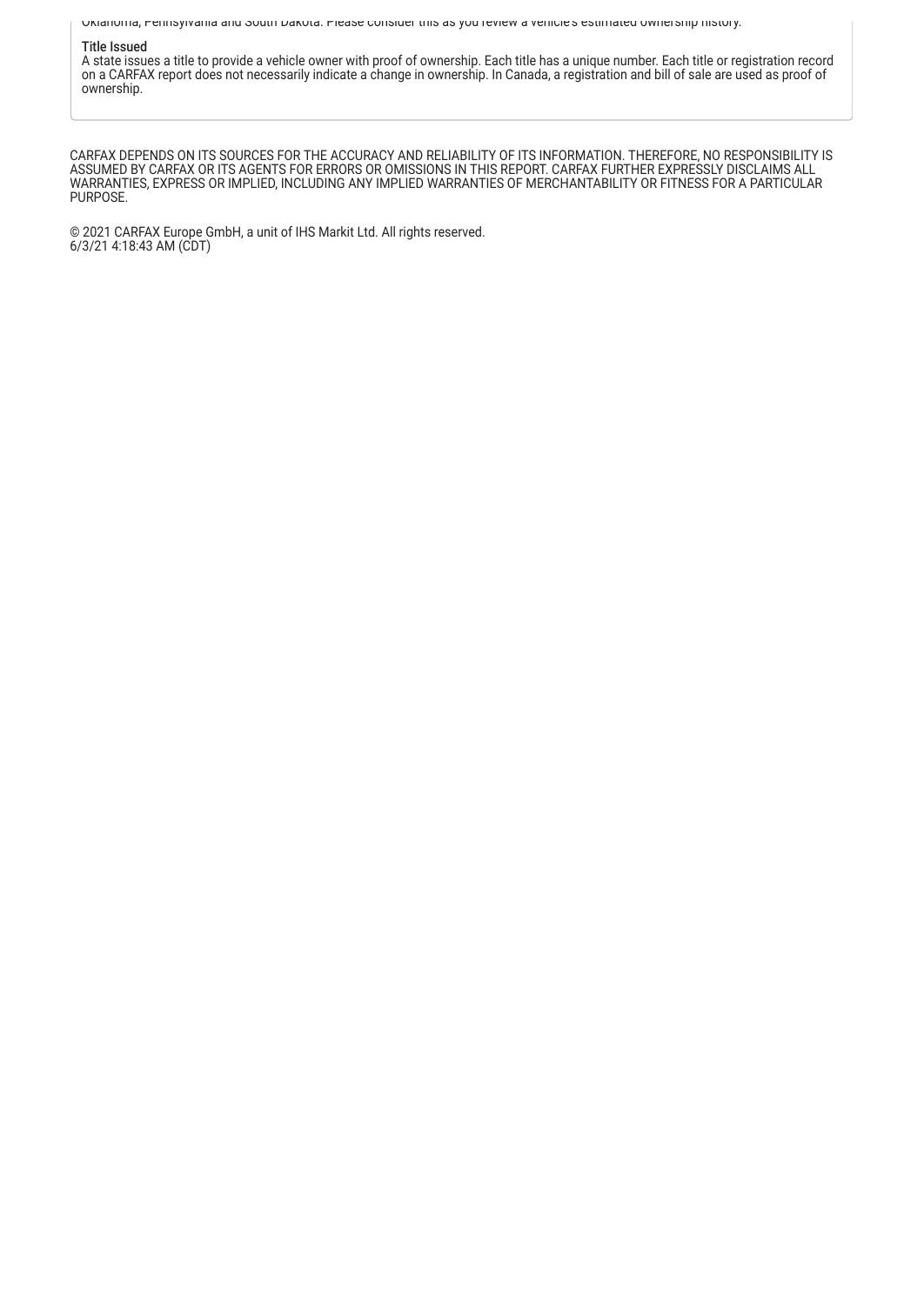



Europe's largest cross-border vehicle history database

**E** [\(https://www.carfax.es\)](https://www.carfax.es/) <mark>(see</mark> [\(https://www.carfax.se\)](https://www.carfax.se/) <mark>\_\_\_\_\_</mark> [\(https://www.carfax.eu/nl\)](https://www.carfax.eu/nl)

CARFAX provides trusted automotive information that helps people buy and sell used cars with more confidence. We have been the market leader for Vehicle History in the U.S. since 1984 and entered Europe in 2007 - where we have enjoyed consistent annual growth.

Import a CAR From the USA [\(/article/import-a-car-from-the-usa\)](https://www.carfax.eu/article/import-a-car-from-the-usa)

- » [Car Transport to Europe \(/article/car-transport-to-europe\)](https://www.carfax.eu/article/car-transport-to-europe) [\(Shipping\) \(/article/shipping-car-europe\)](https://www.carfax.eu/article/shipping-car-europe)
- » [Customs Clearance and US Import Tax \(/article/customs-clearance-and-import-tax-usa\)](https://www.carfax.eu/article/customs-clearance-and-import-tax-usa)
- » [Vehicle Registration and License Plates \(/article/vehicle-registration-and-license-plates-us-cars\)](https://www.carfax.eu/article/vehicle-registration-and-license-plates-us-cars)